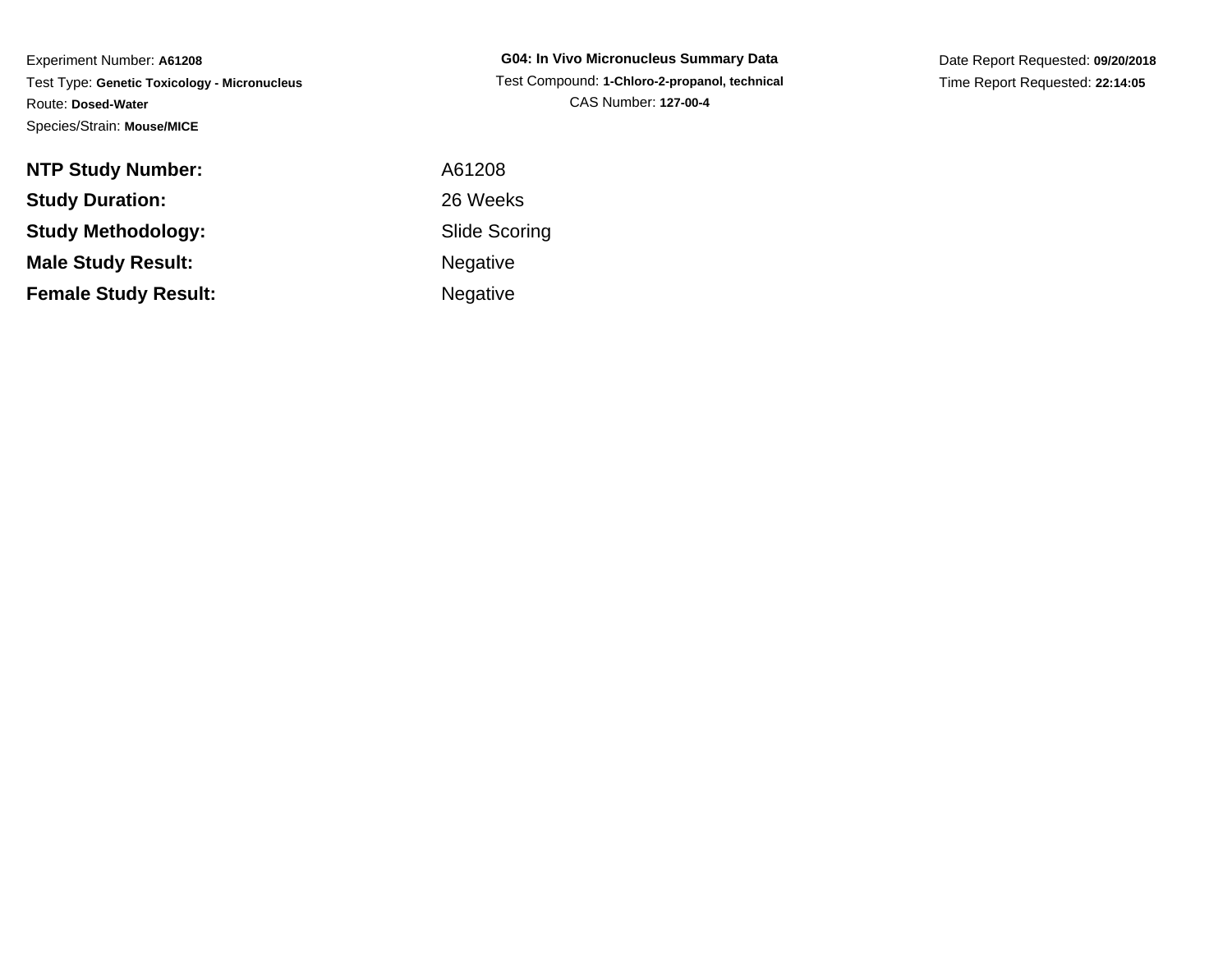Experiment Number: **A61208**

 Test Type: **Genetic Toxicology - Micronucleus**Route: **Dosed-Water**

Species/Strain: **Mouse/MICE**

Date Report Requested: **09/20/2018**Time Report Requested: **22:14:05**

|                              |                    |                 | Tissue: Blood; Sex: Male; Number of Treatments: 1; Time interval between final treatment and cell sampling: 24 h |                    |                 |         |                 |  |  |
|------------------------------|--------------------|-----------------|------------------------------------------------------------------------------------------------------------------|--------------------|-----------------|---------|-----------------|--|--|
| Dose (ppm)                   | <b>MN PCE/1000</b> |                 |                                                                                                                  | <b>MN NCE/1000</b> |                 |         | $%$ PCE         |  |  |
|                              | N                  | Mean $\pm$ SEM  | p-Value                                                                                                          | N                  | Mean $\pm$ SEM  | p-Value | Mean $\pm$ SEM  |  |  |
| Vehicle Control <sup>1</sup> | 10                 | $3.50 \pm 0.83$ |                                                                                                                  | 10                 | $5.40 \pm 0.79$ |         | $3.13 \pm 0.15$ |  |  |
| 250.0                        | 9                  | $2.00 \pm 0.50$ | 0.9486                                                                                                           | 9                  | $2.44 \pm 0.41$ | 0.9994  | $2.32 \pm 0.27$ |  |  |
| 500.0                        | 10                 | $2.10 \pm 0.48$ | 0.9408                                                                                                           | 10                 | $2.50 \pm 0.37$ | 0.9995  | $3.11 \pm 0.24$ |  |  |
| 1000.0                       | 10                 | $2.90 \pm 0.66$ | 0.7344                                                                                                           | 10                 | $3.70 \pm 0.52$ | 0.9630  | $2.99 \pm 0.18$ |  |  |
|                              |                    | 0.6340          |                                                                                                                  |                    | 0.9160          |         |                 |  |  |
| Trend p-Value                |                    |                 |                                                                                                                  |                    |                 |         |                 |  |  |

Trial Summary: Negative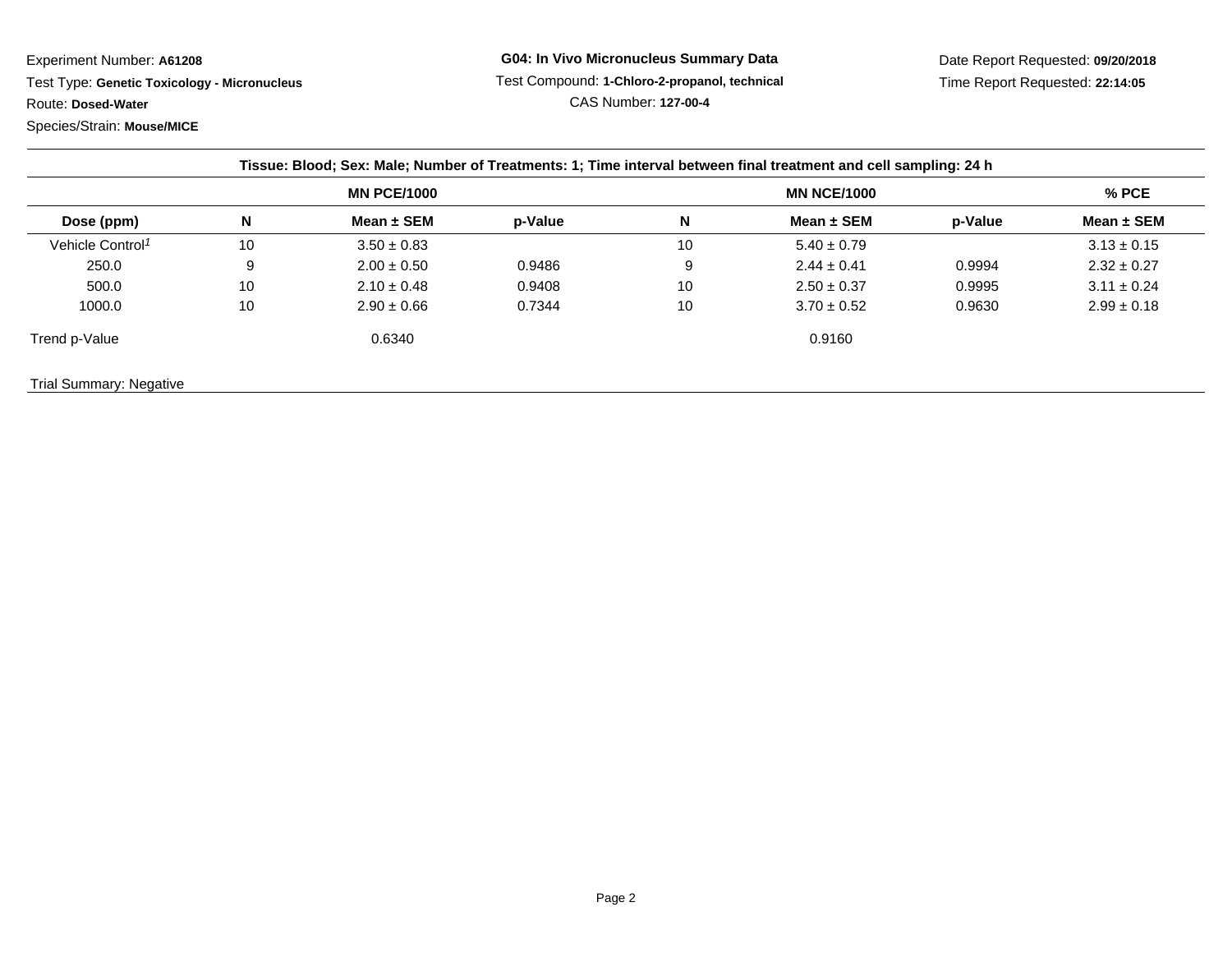Experiment Number: **A61208**

 Test Type: **Genetic Toxicology - Micronucleus**Route: **Dosed-Water**

Species/Strain: **Mouse/MICE**

Date Report Requested: **09/20/2018**Time Report Requested: **22:14:05**

| Dose (ppm)                   | <b>MN PCE/1000</b> |                 |         | <b>MN NCE/1000</b> |                 |         | $%$ PCE         |
|------------------------------|--------------------|-----------------|---------|--------------------|-----------------|---------|-----------------|
|                              | N                  | Mean $\pm$ SEM  | p-Value | N                  | Mean $\pm$ SEM  | p-Value | Mean $\pm$ SEM  |
| Vehicle Control <sup>1</sup> |                    | $1.57 \pm 0.48$ |         |                    | $1.57 \pm 0.37$ |         | $3.81 \pm 0.54$ |
| 250.0                        | 10                 | $1.80 \pm 0.47$ | 0.3611  | 10                 | $2.10 \pm 0.53$ | 0.2170  | $3.57 \pm 0.32$ |
| 500.0                        | 10                 | $1.70 \pm 0.56$ | 0.4194  | 10                 | $1.20 \pm 0.42$ | 0.7416  | $3.08 \pm 0.13$ |
| 1000.0                       | 10                 | $1.10 \pm 0.31$ | 0.8000  | 10                 | $1.50 \pm 0.45$ | 0.5467  | $4.04 \pm 0.35$ |
| Trend p-Value                |                    | 0.8610          |         |                    | 0.7240          |         |                 |